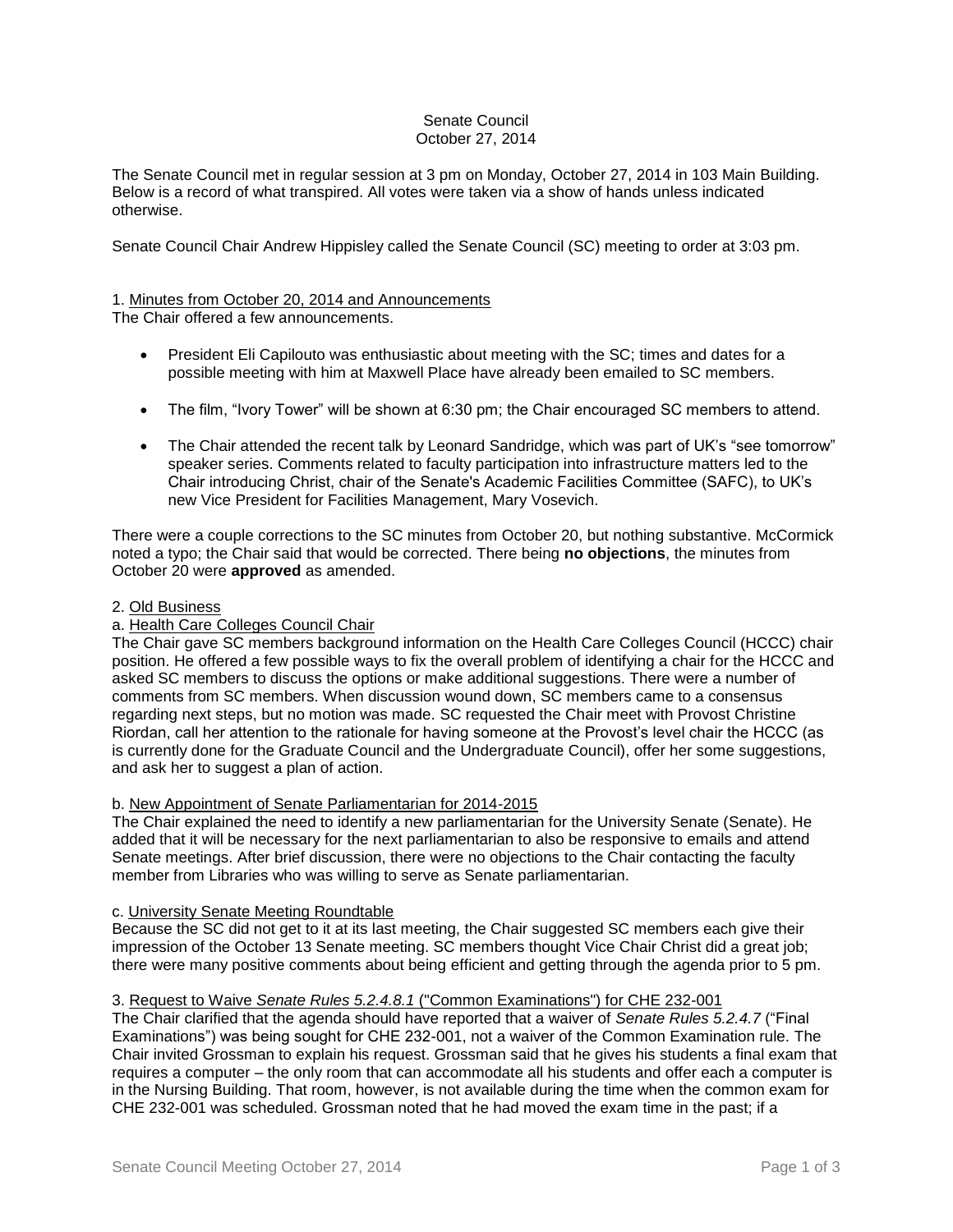student(s) cannot make it at the new time, Grossman permits the student to take the exam at the regularly scheduled time, or at another time. Christ **moved** that the SC waive *Senate Rules 5.2.4.7* ("Final Examinations") for CHE 232-001 for fall 2014. There was additional discussion, as well as comments regarding how to streamline Grossman's need to annually request a rule waiver. Grossman **moved** to amend the motion to allow for a waiver for all future years, for as long as it is needed. Debski **seconded**. A **vote** was taken on the amendment and the motion **passed** with one opposed. The Chair called for a **vote** on the main motion which had been amended: that the SC waive *Senate Rules 5.2.4.7* ("Final Examinations") for CHE 232-001 for as long as it is needed into the future. The motion **passed** with none opposed.

## 4. Committee Reports

## a. Senate's Academic Organization and Structure Committee (SAOSC) - Ernie Bailey, Chair i. Proposed New Department of Toxicology and Cancer Biology

The Chair explained that the proposal came with the endorsement of the Senate's Academic Organization and Structure Committee (SAOSC). The Chair asked if Guest Ernie Bailey, chair of the SAOSC, was comfortable with a slight edit to the SAOSC's **motion**. The Chair proposed the SC vote on the **motion** that the SC recommend the Senate endorse the change in the name and organizational structure of the Graduate Center for Toxicology to the Department of Toxicology and Cancer Biology. Bailey said he did not see any problem with the edit. Because the motion came from committee, no **second** was required. The Chair invited Guest Mary Vore (Medicine/Graduate Center for Toxicology, director) to explain the proposal for SC members. Bailey also commented. There were a number of questions from SC members, but all were answered to their satisfaction.

Debski expressed concern that the proposal did not follow the format of the SAOSC's guidelines, but rather referred a reader to a particular part of the proposal. (Answers were not given, but directions on where to find the answers were given.) Bailey did not object to stricter use of the guidelines in the future.

The Chair noted that a motion was on the floor and that it appeared SC was ready to vote. There being no further discussion, a **vote** was taken on the motion that the SC recommend the Senate endorse the change in the name and organizational structure of the Graduate Center for Toxicology to the Department of Toxicology and Cancer Biology and the motion **passed** with none opposed.

## 5. Nonstandard calendars for EDC 610 and EDC 730

Guest Robert Shapiro (ED/Kinesiology and Health Promotion) explained the request for nonstandard calendars for EDC 610 and EDC 730. Both classes would begin July 6 and end July 24, beginning in 2015, and have the same nonstandard calendar for future offerings. Anderson **moved** to approve nonstandard calendars (start date July 6 and end date July 24) for EDC 610 and EDC 730 for 2015 and future offerings. McCormick **seconded**. There being no discussion, a **vote** was taken and the motion **passed** with none opposed.

# 6. Committee on the University Calendar

The Chair explained that the *Senate Rules*, specifically *SR 2.1.4*, requires the SC or a SC-created ad hoc committee review the calendar at least annually. He noted that the last two SC meetings involved requests for nonstandard calendars, as well as a detailed report from the most recent [2012, now defunct] ad hoc committee on calendars. SC members discussed possible members and a charge. Debski asked that the group also look at the issue of staggering nine-month contracts to facilitate instruction over the summer.

As discussion wound down, the Chair recapped the comments about membership: invite two members from the last ad hoc committee to participate as members (one from AS and one from ED); invite a member of the Senate's Academic Planning and Priorities Committee (SAPPC), which is also reviewing a proposal to standardize meeting patterns, (to be decided); the chair of the Senate's Distance Learning and e-Learning Committee (SDLeLC); a student representative, Oberst; a representative from the International Center familiar with study abroad concerns; and a representative from the Registrar's office as an informational resource. SC agreed to this composition.